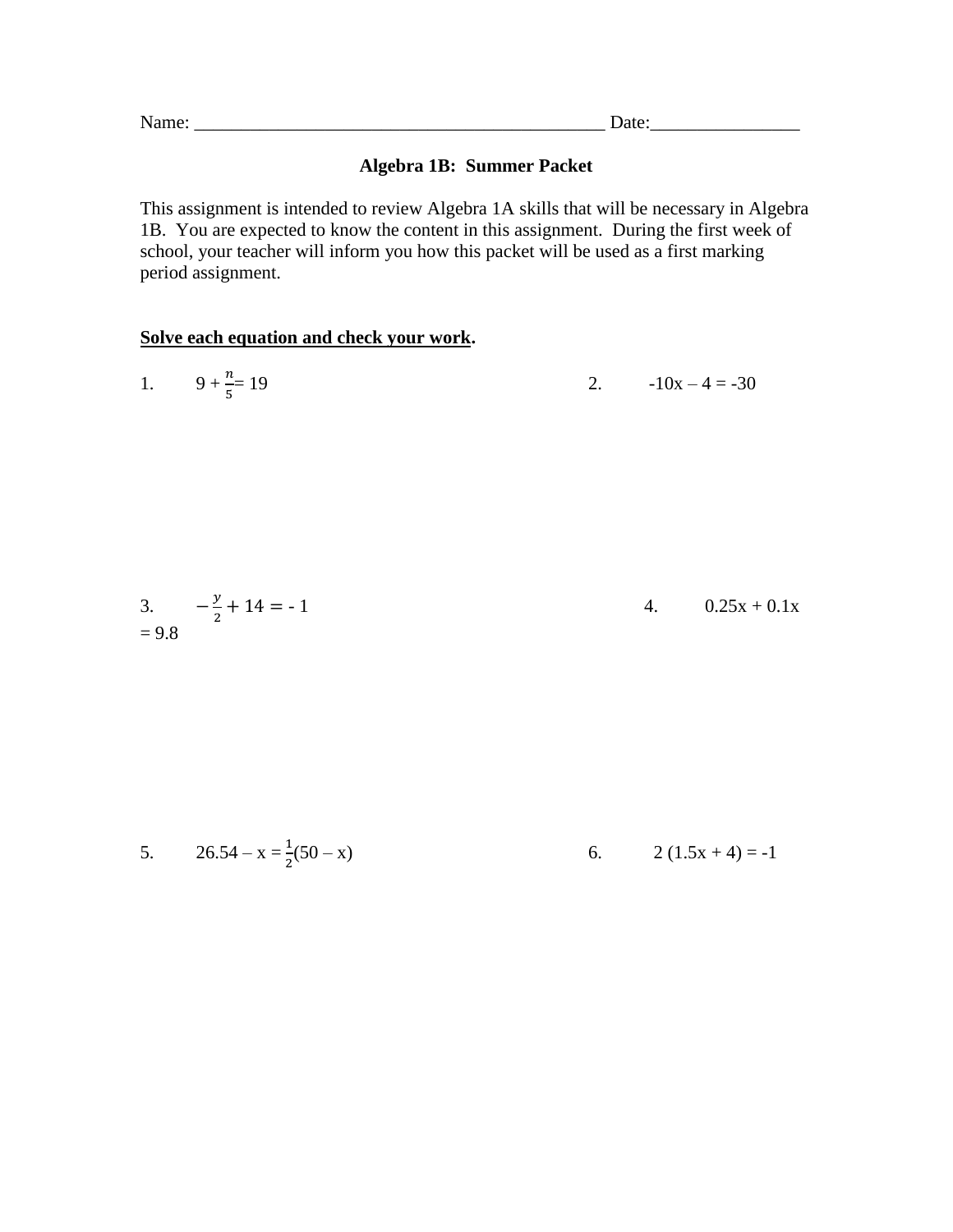7. 
$$
x - 4x = 2x + 1 - 5x
$$
  
\n8.  $\frac{3}{5}x - \frac{1}{10}x = \frac{1}{2}x + 1$   
\n9.  $5x - 2(x + 2) = -(2x + 15)$   
\n10.  $6x + 14 = -7 - x$ 

### **Solve. Show your work.**

11. A jet leaves the Charlotte, North Carolina, airport traveling at an average rate of 564 km/h. Another jet leaves the airport one half hour later traveling at 744 km/h in the same direction. Use an equation to find how long the second jet will take to over take the first.

| <b>Rate</b> | <b>Time</b> | <b>Distance</b> |
|-------------|-------------|-----------------|
|             |             |                 |
|             |             |                 |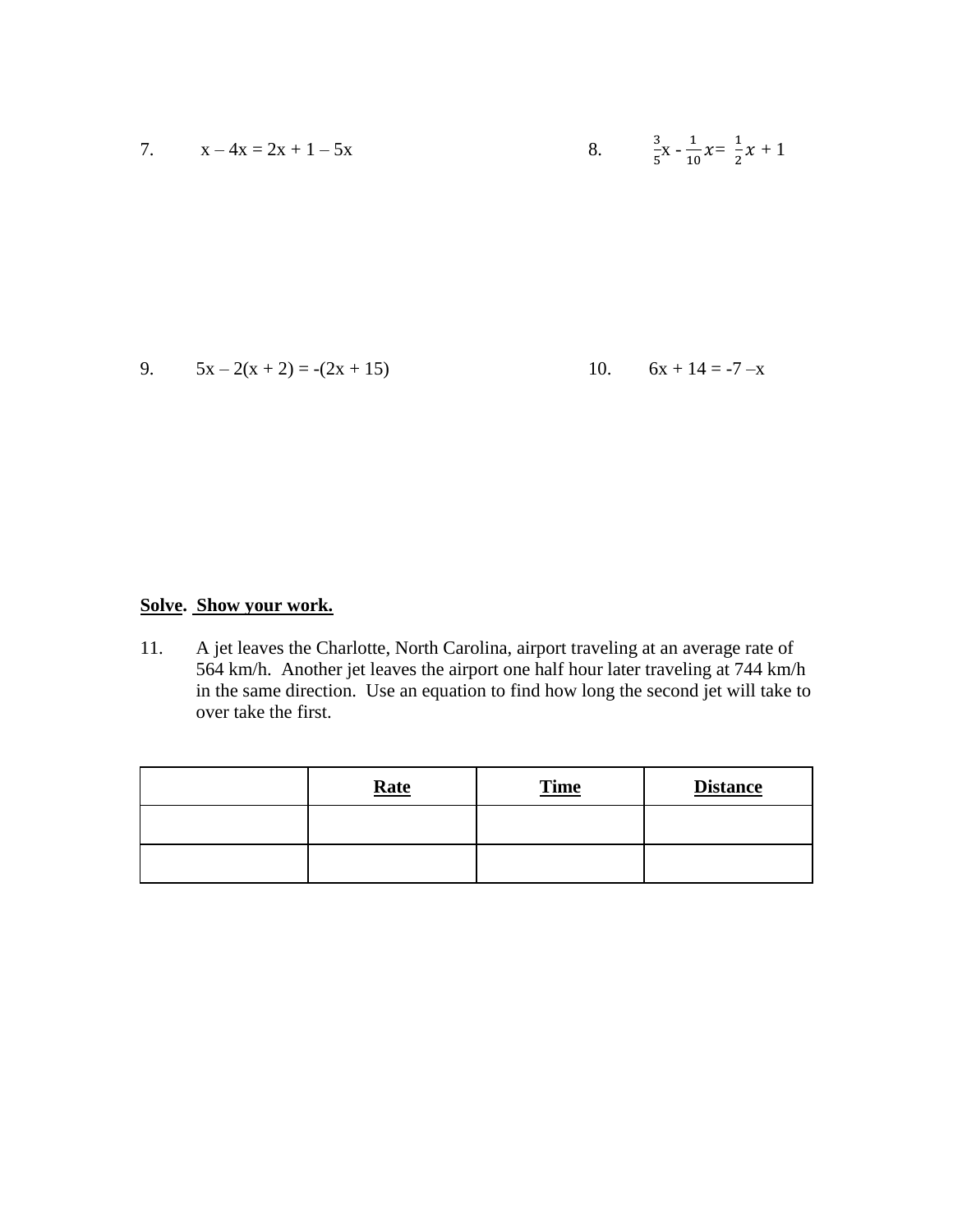12. An airplane flies from New Orleans, Louisiana, to Atlanta, Georgia, at an average rate of 320 miles per hour. The airplane then returns at an average rate of 280 miles per hour. The total travel time is 3 hours. What is the flying time from New Orleans to Atlanta?

| <b>Rate</b> | <b>Time</b> | <b>Distance</b> |
|-------------|-------------|-----------------|
|             |             |                 |
|             |             |                 |

13. Two bicyclists ride in opposite directions. The speed of the first bicyclist is 5 miles per hour faster than the second. After 2 hours they are 70 miles apart. Find their rates.

| <b>Rate</b> | <b>Time</b> | <b>Distance</b> |
|-------------|-------------|-----------------|
|             |             |                 |
|             |             |                 |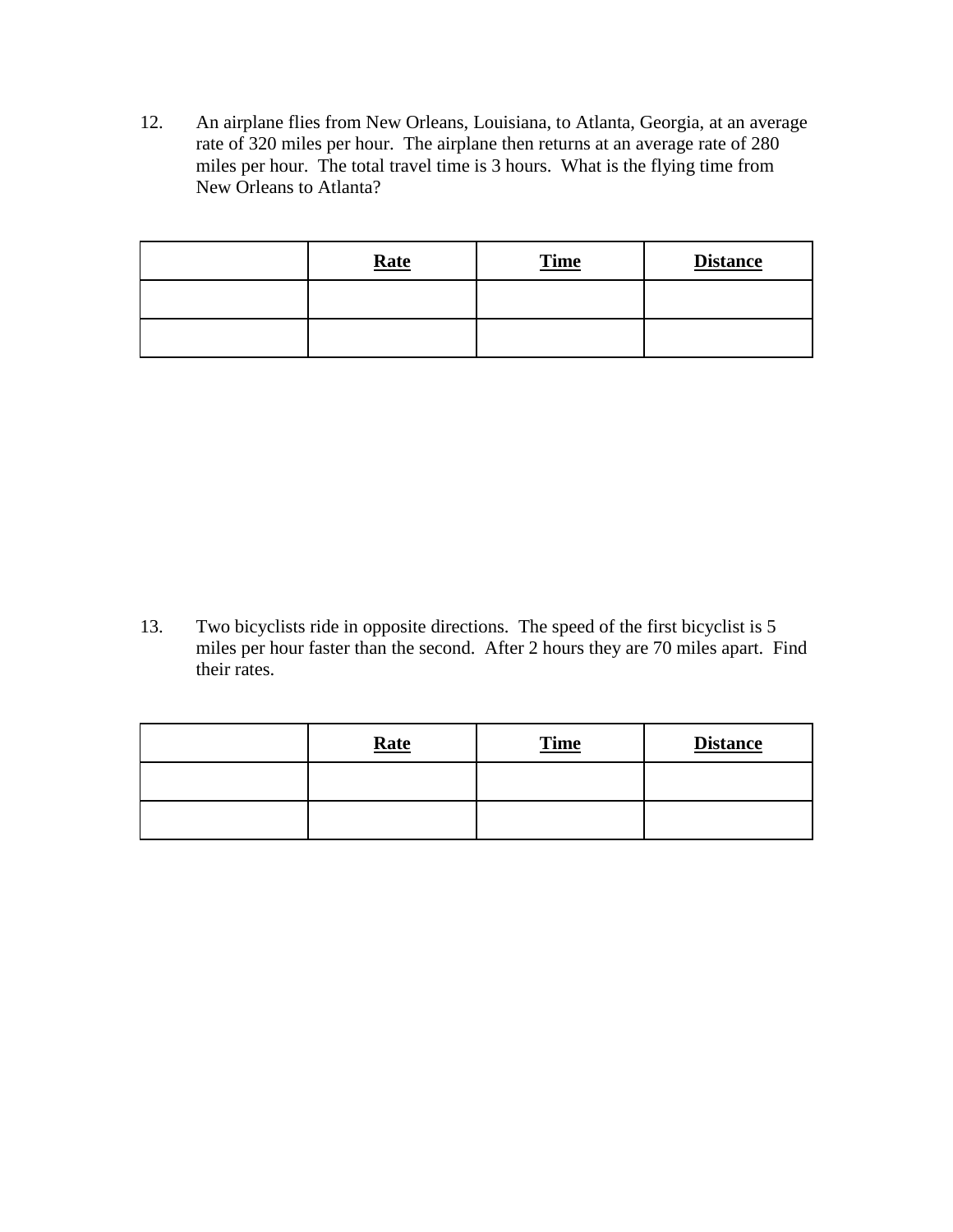14. A moving van leaves a house traveling at an average rate of 40 mi/h. The family leaves the house ½ hour later following the same route in a car. They travel at an average rate of 60 mi/h. How long will it take the car to catch up with the van?

| Rate | <b>Time</b> | <b>Distance</b> |
|------|-------------|-----------------|
|      |             |                 |
|      |             |                 |

15. Two jets leave Dallas at the same time and fly in opposite directions. One is flying west 50 mi/h faster than the other. After 2 hours, the jets are 2500 miles apart. Find the speed of each jet.

| Rate | <b>Time</b> | <b>Distance</b> |
|------|-------------|-----------------|
|      |             |                 |
|      |             |                 |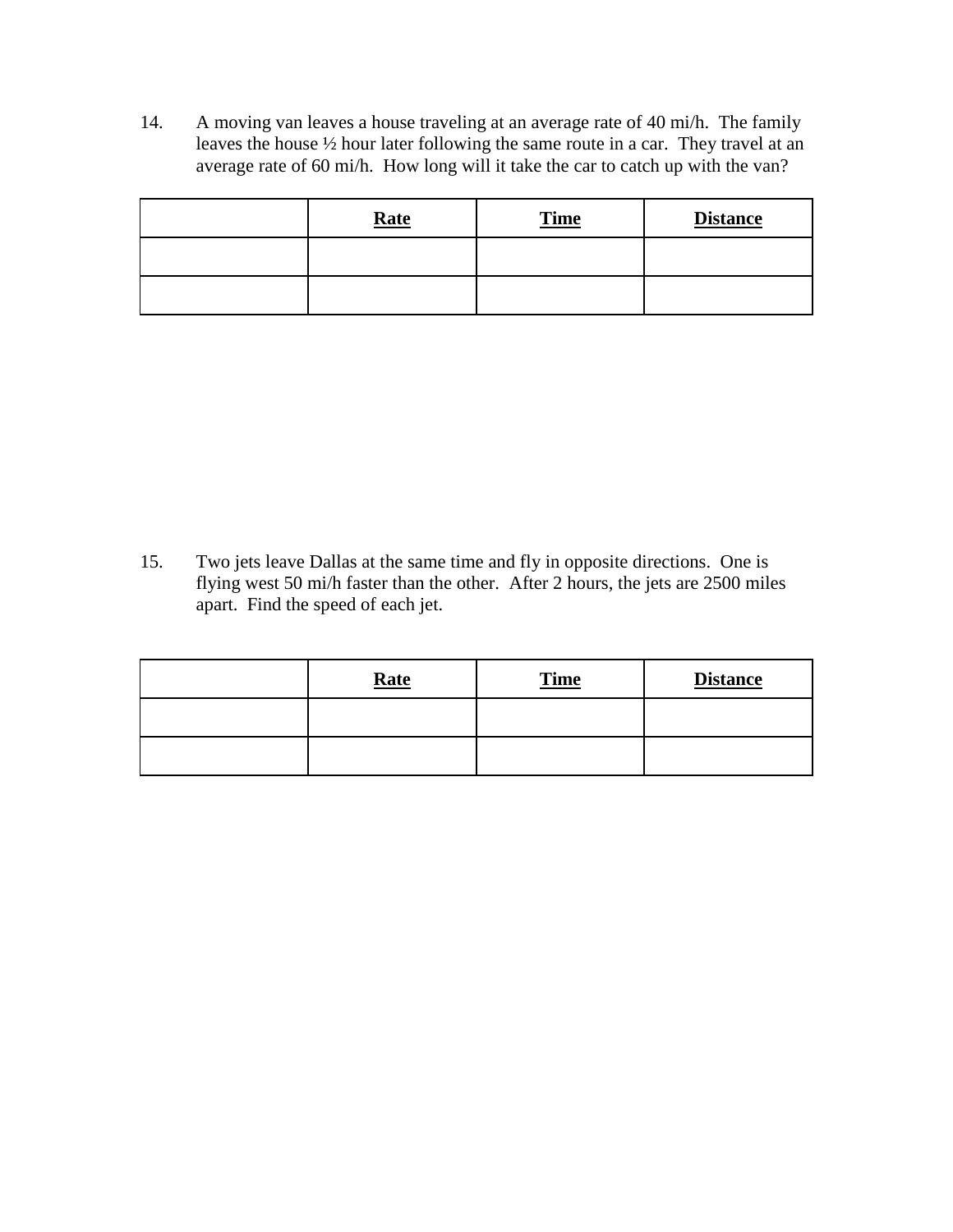16. Suppose you hike up a hill at 4 km/h. You hike back down at 6 km/h. Your hiking trip took 3 hours. How much time did it take you to hike up the hill.

| Rate | <b>Time</b> | <b>Distance</b> |
|------|-------------|-----------------|
|      |             |                 |
|      |             |                 |

17. An airplane left an airport flying at 180 mi/h. A jet that flies at 330 mi/h left 1 hour later. The jet follows the same route as the airplane at a different altitude. How many hours will it take the jet to catch up wit the airplane?

| Rate | <b>Time</b> | <b>Distance</b> |
|------|-------------|-----------------|
|      |             |                 |
|      |             |                 |

18. The sum or three consecutive integers is 915. What are the integers?

19. The sum of two consecutive odd integers is 56. What are the integers?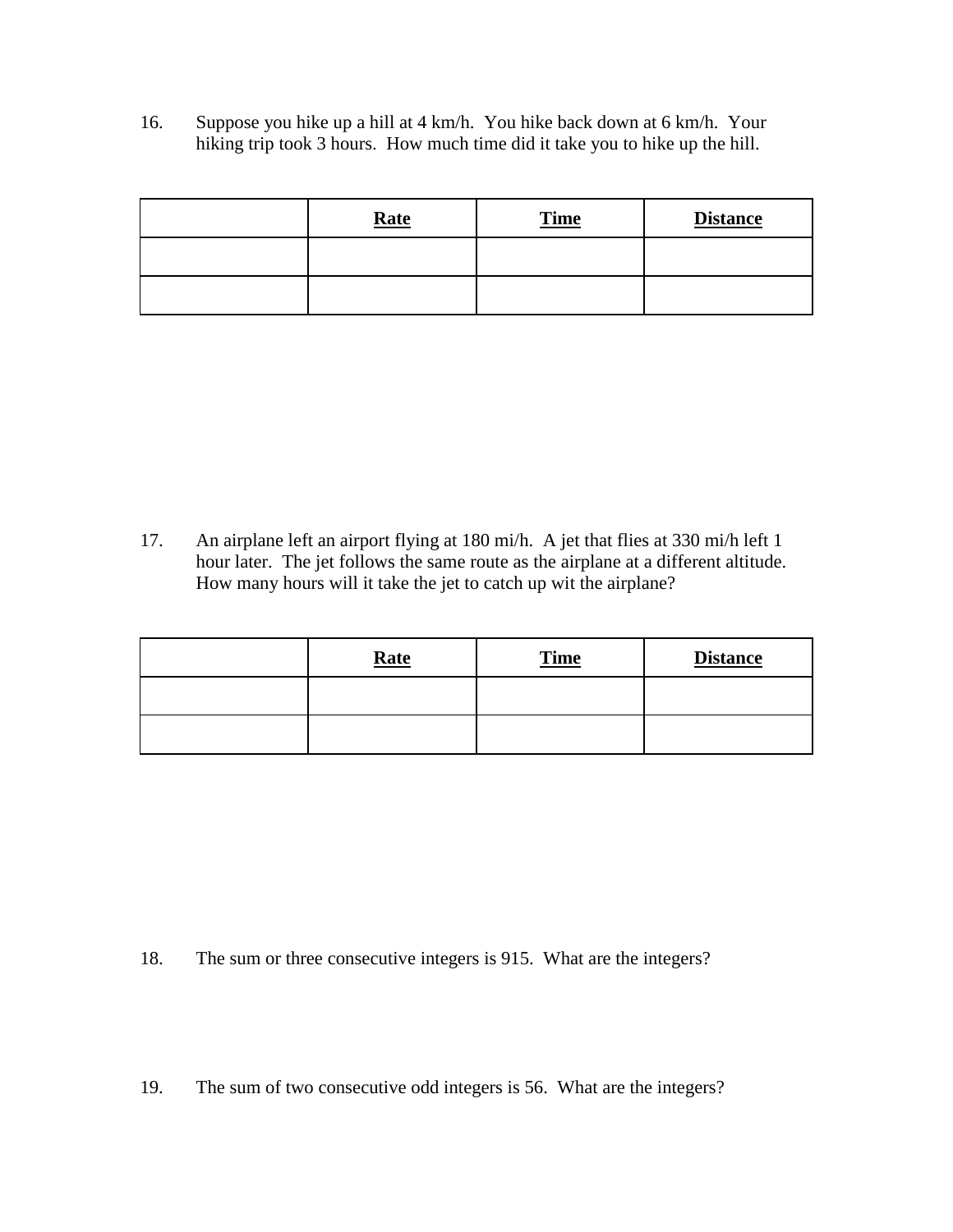- The sum of two consecutive even integers is 118. What are the integers? 20.
- Three friends were born in consecutive years. The sum of their birth years is 21. 5982. Find the year in which each person was born.

### Solve and GRAPH each inequality.

| 22. $-\frac{2}{3}x < -4$ |  | 23. $7.5 + y \ge 13$ |
|--------------------------|--|----------------------|
|--------------------------|--|----------------------|

|                | $24. -2 < 9 + 3 + w$ | -25. | $-7.7$ |
|----------------|----------------------|------|--------|
| $\leq x - 3.4$ |                      |      |        |

27.  $-\frac{1}{5}x \geq -34$ 26.  $6 < -9x$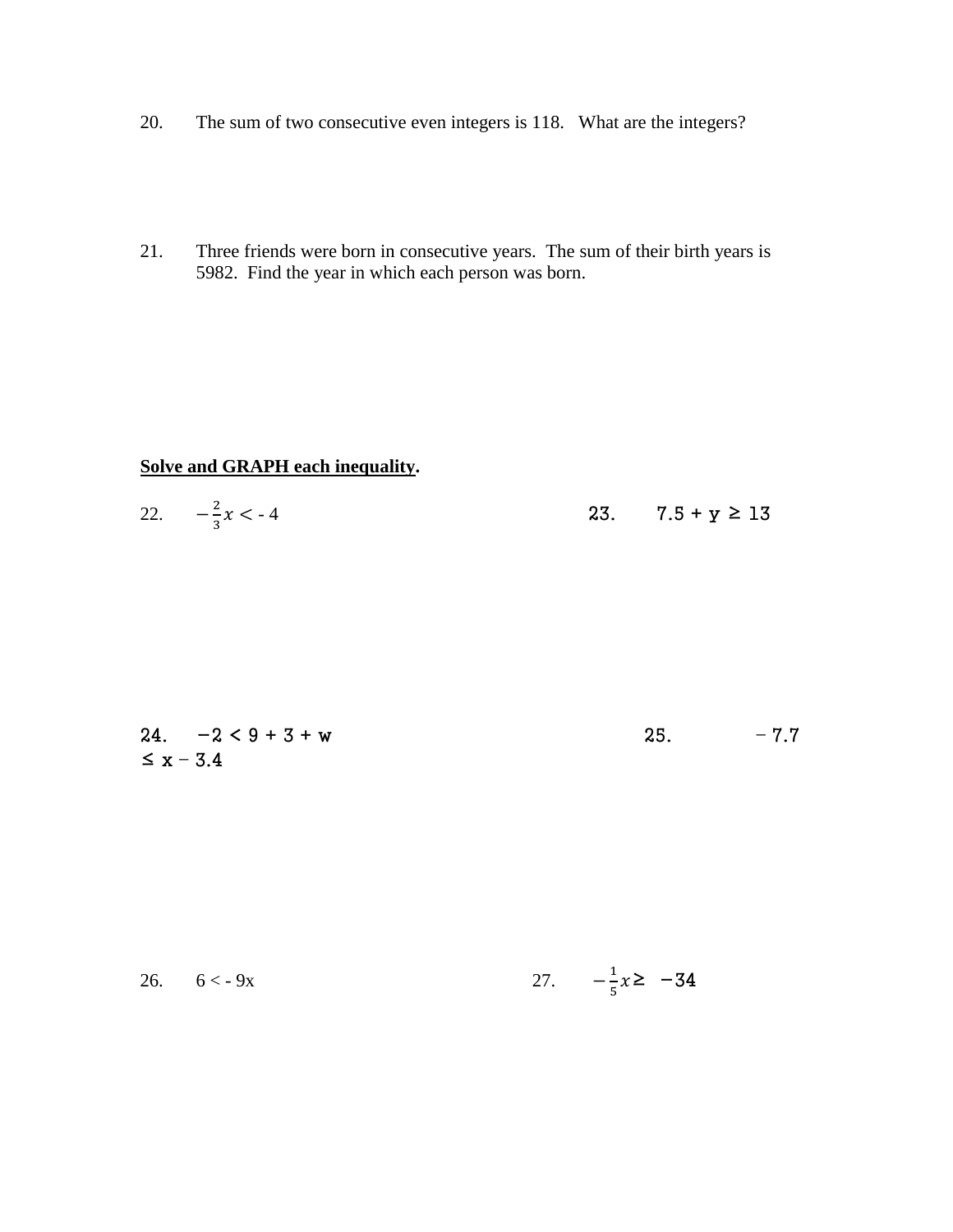28. 
$$
\frac{x}{-6}
$$
 - 23  
+ x) 29.  $5x + 4(x - 1) \ge x + 5(2$ 

30. 
$$
4(3x-1) \le 2(x+3)
$$
 31.  $\frac{1}{2}x - \frac{1}{8} \ge \frac{3}{4} + \frac{5}{6}x$ 

32. 
$$
5y + 7 > -3
$$
 or  $3y - 2 \ge 13$  33.  $-2 \le \frac{5-x}{3} \le 2$ 

34.  $2d + 5 \le -1$  or  $-2d + 5 \le 5$  35.  $-1 < 4x + 7 \le 11$ 

# **Solve equations and inequalities for absolute value.**

36.  $-2 |x-4| = -8$  37.  $4 |x| = 32$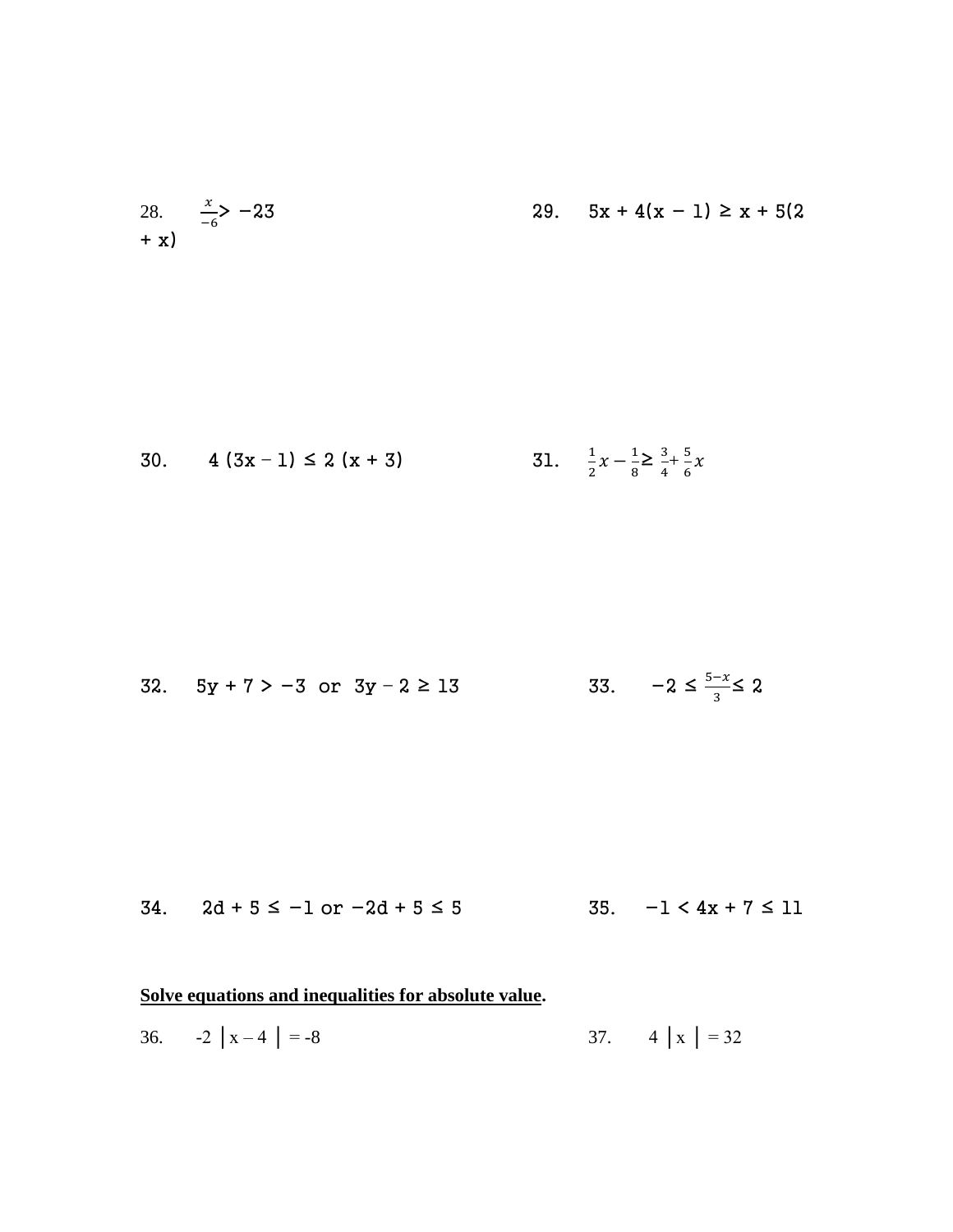38. 
$$
4-3 |x+2| > -14
$$
  
39.  $3 |x+5| > 15$ 

40. 
$$
\frac{1}{2}
$$
 | x + 6 | > 8  
 |  $\leq 5$  41. | 3x + 1

42. 
$$
\left| x \right| = \frac{2}{3} = \frac{5}{6}
$$
 43.  $-3 \left| x - 3 \right| = 9$ 

### **Write an equation of the direct variation that includes the given points.**

44. (3, -4) 45. (-3.4, 7.6)

46. (5.2, -1.5) 
$$
47. \left(-\frac{8}{3}, -\frac{9}{8}\right)
$$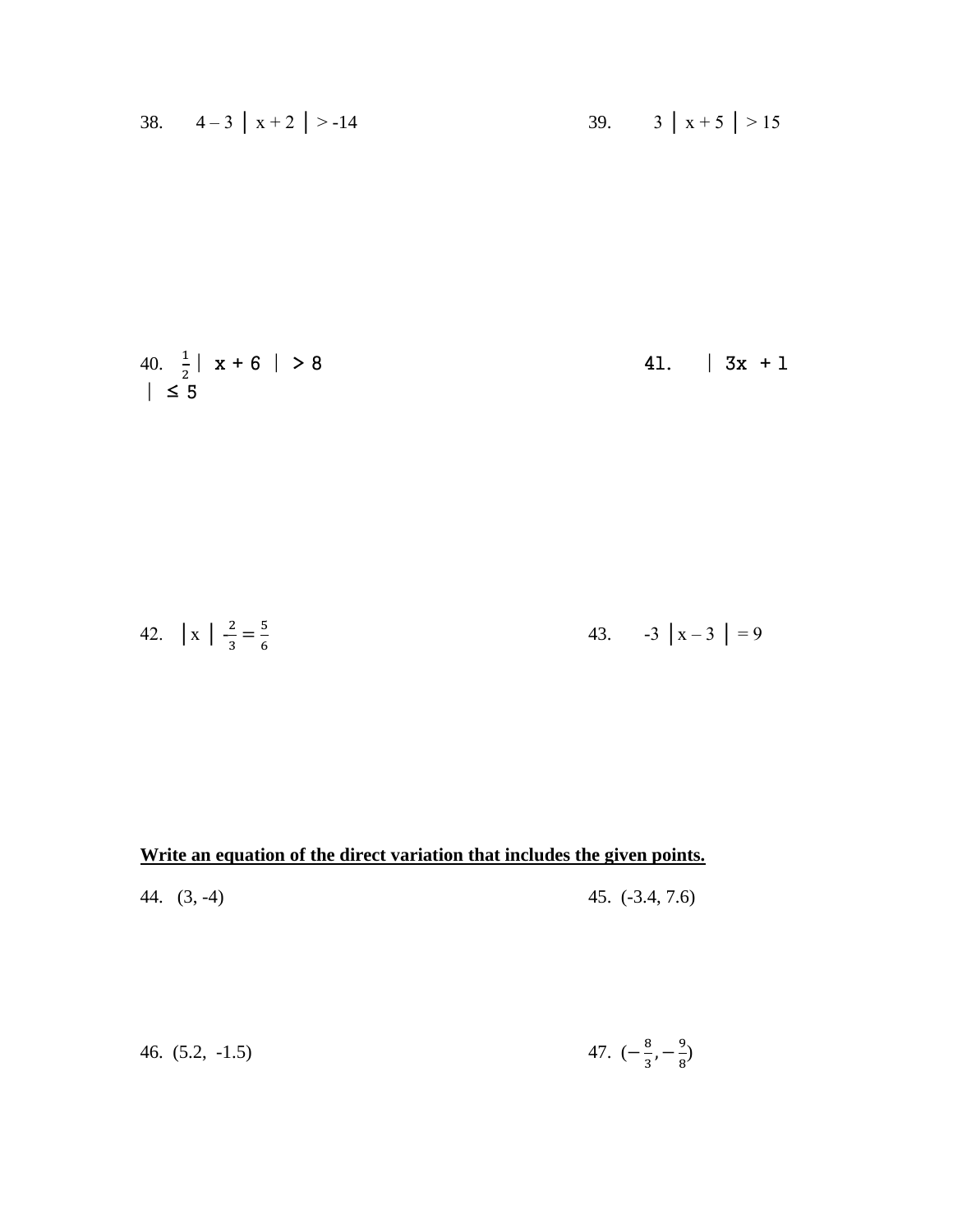### **Write an equation of the inverse variation that includes the given points.**

| 48. $(2.2, 3.4)$ |  | 49. $(-3.5, -9.2)$ |
|------------------|--|--------------------|
|                  |  |                    |

50. 
$$
\left(-\frac{15}{69}\right)
$$
 51. (-35, 92)

# **Graph each line.**

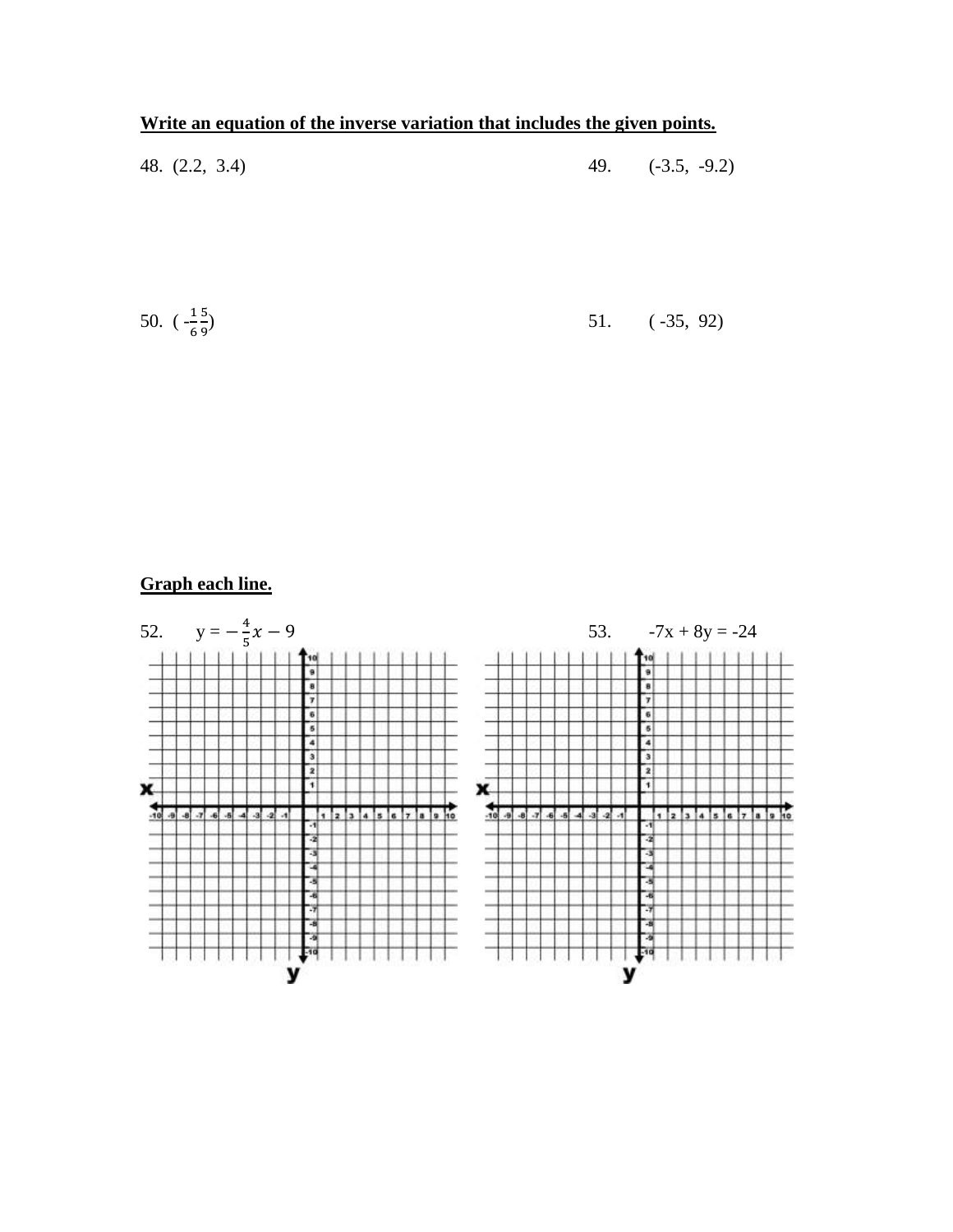54.  $y = -5x + 2$ 

 $-8x + 10y = 40$ 55.





57. 
$$
y - 4 = -9(x + 2)
$$